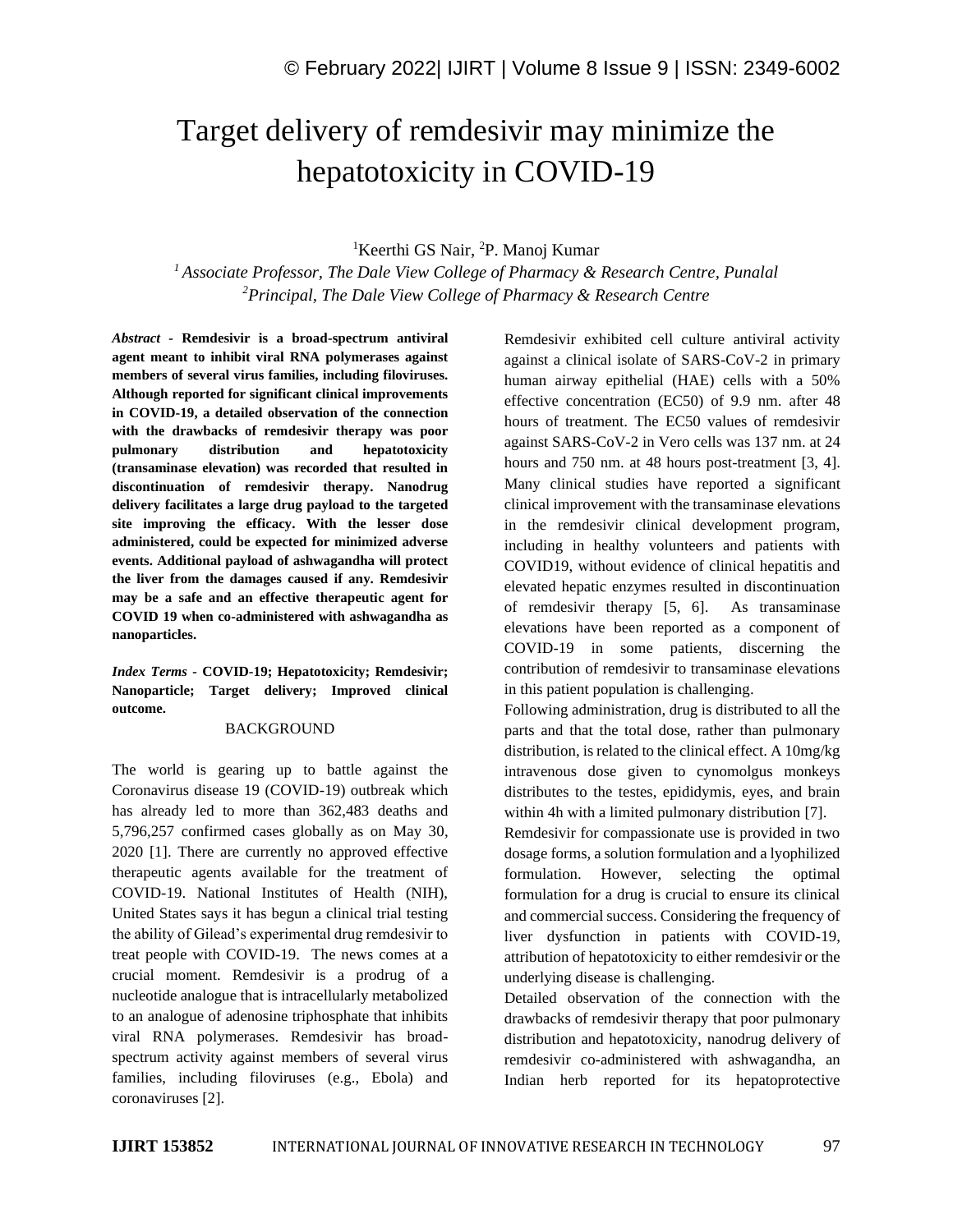potentials, could be an ideal choice to treat COVID-19 proving to be safe and effective.

Alveolar epithelial cells are an important target for coronavirus infection in the lung. In the alveolar region, the size of the particles appears to dominate the clearance rate. Micron scale particles between 1 μm and 5 μm are efficiently taken up by macrophages and Particles >6 μm are generally not phagocytosed but rather exhaled. Particles at the nanoscale  $(\leq 200 \text{ nm})$ can cross the cellular barrier independent of energy and are phagocytosed by macrophages [8]. This suggests that particles that are small enough can evade macrophage clearance when deposited in the deep lung. As a result, nanosized particles have ideal deposition characteristics for the delivery of remdesivir to alveolar regions of the lung to inhibit the viral RNA polymerase.

Drugs largely bypass metabolism when directly delivered into the lung and therefore a lesser dose of remdesivir is sufficiently enough if delivered right in the lungs to inhibit the viral RNA polymerase and this is possible only with targeted nanodrug delivery. The adverse events (low blood pressure, nausea, vomiting, sweating, increases in levels of liver enzymes) [3] noted with the loading dose of remdesivir 200mg once daily in patients, followed by a maintenance dose of 100mg once daily may be expected to minimize with an equivalent dose remdesivir and ashwagandha nanoparticle.

Attribution of hepatotoxicity to either remdesivir or the underlying disease is uncertain. To minimize the toxicity, remdesivir could be co-administered with Ashwagandha, an Indian herb known for its hepatoprotective potential [9].

#### **CONCLUSION**

To conclude, With the benefits of nano drug delivery that includes, nometric size permits drug delivery through impermeable barriers, large surface area to volume ratios for large drug payloads incorporation and improved efficacy, enhancing stability and bioavailability, increased specificity, improved antiviral delivery and controlled drug release to the target through engineered moieties, decrease the emergence of drug resistance, personalized therapy possibility, protection of the drugs and low adverse drug side effects, Remdesivir may be a safe and an effective therapeutic agent for COVID 19 when coadministered with ashwagandha as nanoparticle.

# CONFLICT OF INTERESTS

The author(s) declare(s) that they have no conflict of interests

# ACKNOWLEDGEMENT

The authors would like to thank The Dale View college of Pharmacy& Research centre for the motivations given in sharing our contributions towards the treatment options of COVID-19

### **REFERENCES**

- [1] Coronavirus (COVID-19), https://covid19.who. int [accessed 02 May 2020]
- [2] de Wit E, Feldmann F, Cronin J, et al. Prophylactic and therapeutic remdesivir (GS-5734) treatment in the rhesus macaque model of MERS-CoV infection. Proc Natl Acad Sci U S A 2020;117: 6771-6
- [3] Fact sheet for health care providers: Emergency use authorization of remdesivir, https://www. fda.gov/media/137566/download
- [4] Timothy PS, Amy CS, Shuntai Z, Rachel LG, Andrea JP, Maria LA et al. An orally bioavailable broad-spectrum antiviral inhibits SARS-CoV-2 in human airway epithelial cell cultures and multiple coronaviruses in mice. Sci Transl Med. 2020 Apr 6: eabb5883. doi: 10.1126/scitranslmed.abb5883
- [5] Francois XL, Lila B, Duc N, Marion P, Paul HW, Sylvie B et al. Clinical and virological data of the first cases of COVID-19 in Europe: a case series. Lancet Infect Dis 2020. doi: 10.1016/S1473- 3099(20)30200-0
- [6] Grein J, Ohmagari N, Shin D, Diaz G, Asperges E, Castagna A et al. Compassionate Use of Remdesivir for Patients with Severe Covid-19
- [7] Warren TK, Jordan R, Lo MK, Ray AS, Mackman RL, Soloveva V et al. Therapeutic efficacy of the small molecule GS-5734 against Ebola virus in rhesus monkeys. Nature 2016;531:381-5. doi: 10.1038/nature17180
- [8] Carvalho TC, Peters JI, Williams RO. Influence of particle size on regional lung deposition – what evidence is there? Int J Pharm 2011; 406:1–10